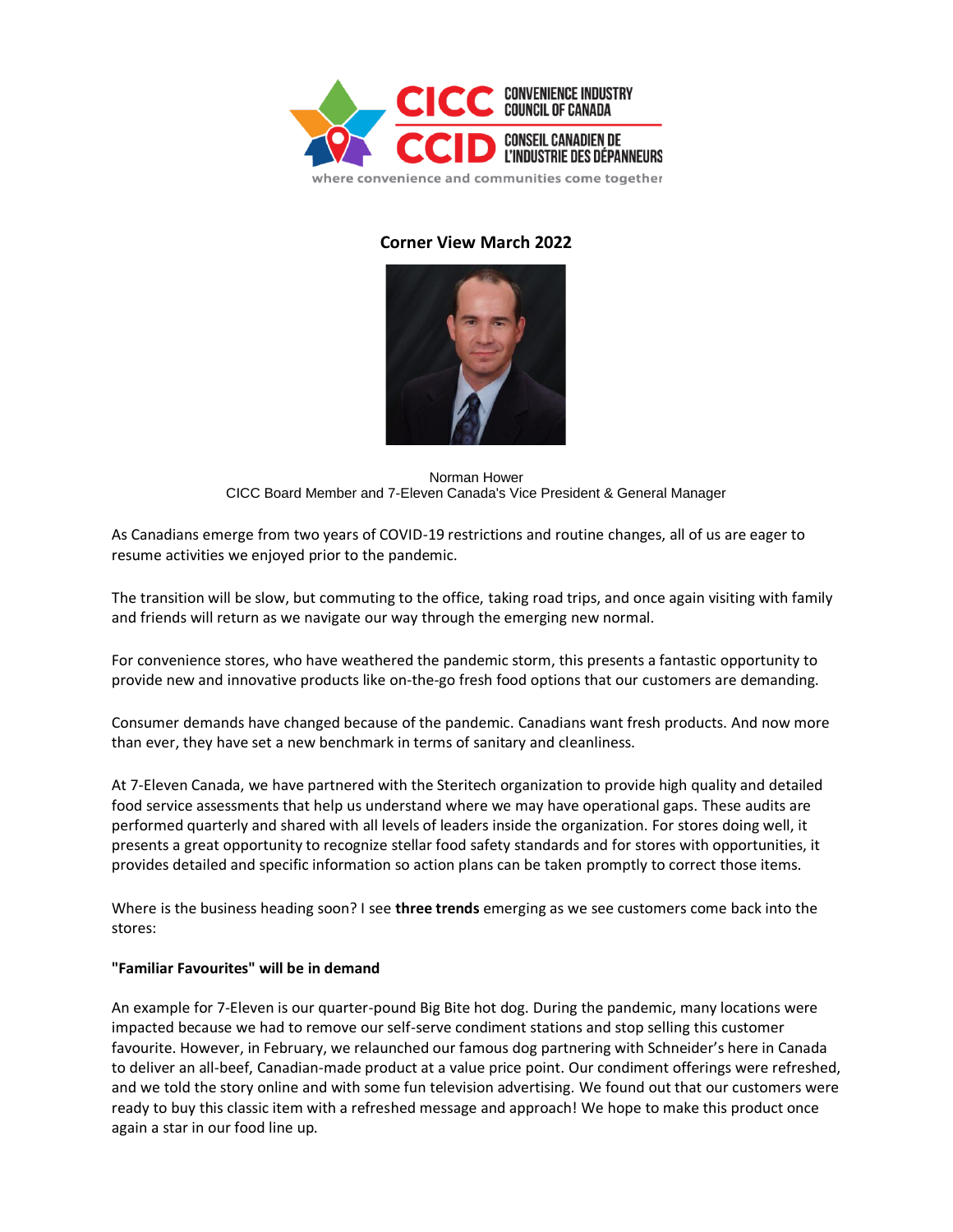



## **Healthier options are in demand**

Customers are looking for healthier options, clean ingredients, and plant-based solutions for snacking. At 7- Eleven, we partnered with Light Life in January to launch terrific new plant based "Chik'n" tenders, and the response exceeded our expectations. We also see a much broader appeal here because consumer demand has indeed shifted during the pandemic. Convenience stores can be a great outlet for healthier options, and we believe the trend will only grow stronger over time.





## **Delivery is here to stay**

We knew this trend was growing before the pandemic started, but it has literally exploded over the last two years. Chains small and large are getting into this space because consumers are demanding it. 7-Eleven is investing in technology to deliver 7NOW – putting our stores in the palm of our customers hands. We expect this to grow over the coming years and we do see Fresh Food items including Slurpee drinks as some of our most popular ordered items. The marketplace remains important as well and the large providers such as UberEATS, Door Dash, and Skip the Dishes remain important partners in this space.